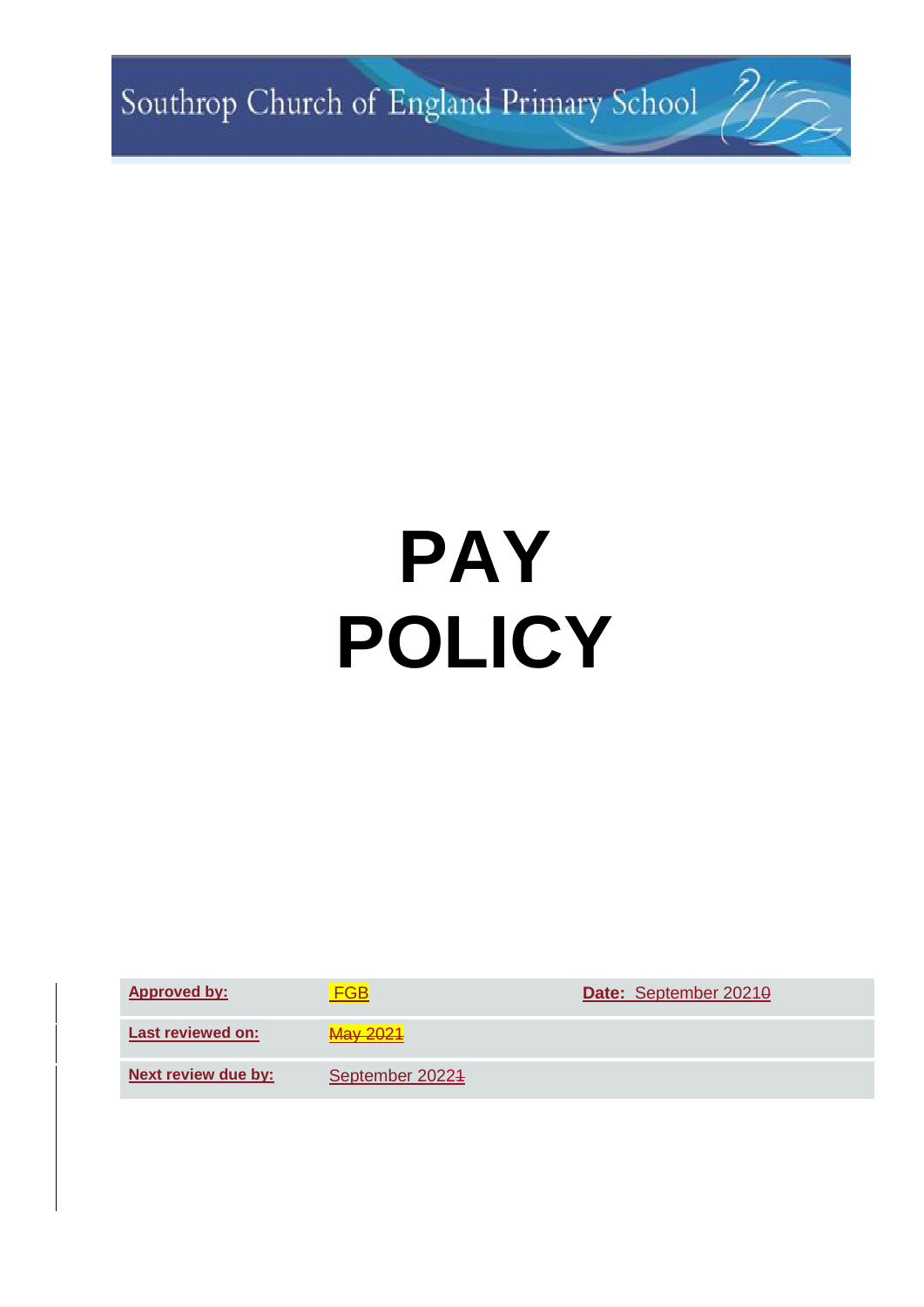**ISSUE DATE: May 2021**

**REVIEW DATE: May 2022**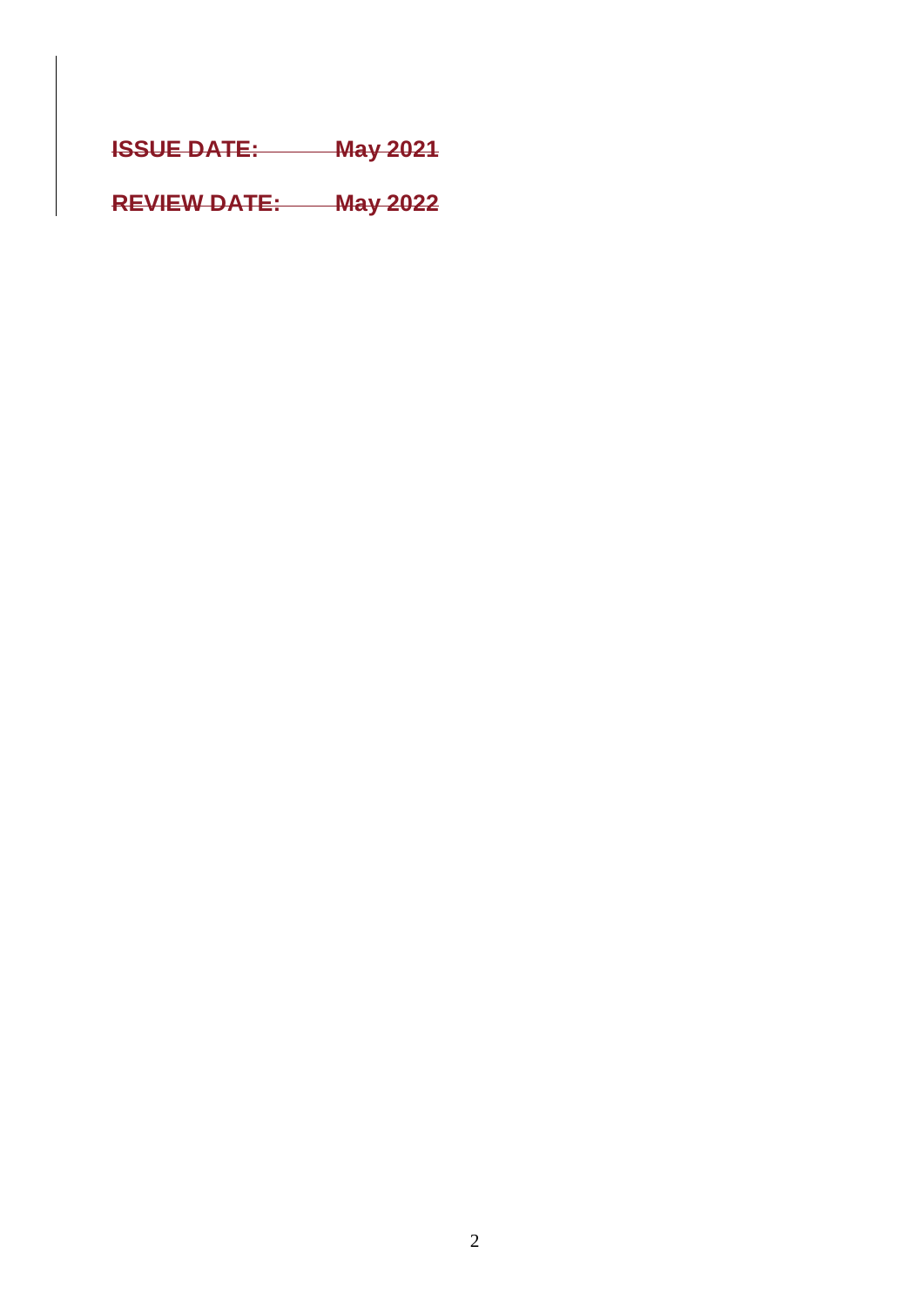**SOUTHROP C OF E PRIMARY SCHOOL**

# **PAY POLICY**

**May September 20221**

#### **PAY POLICY 20210-20221 CONTENTS**

- **1. Introduction**
- **2. General Principles**
- **3. The Pay Panel**
- **4. The Pay Appeals Panel**

# **PAY POLICY**

- **5. Classroom Teachers**
- **6. Applications to progress to Upper Pay Range**
- **7. Part Time Teachers**
- **8. Supply Teachers**
- **9. Co-Head Teachers**
- **10.Additional payments to Head and to other teachers**
- **11.Teaching & Learning Responsibilities Allowance**
- **12.Recruitment & Retention Incentive**
- **13.School Support Staff**

**Appendices**

**Appeals process**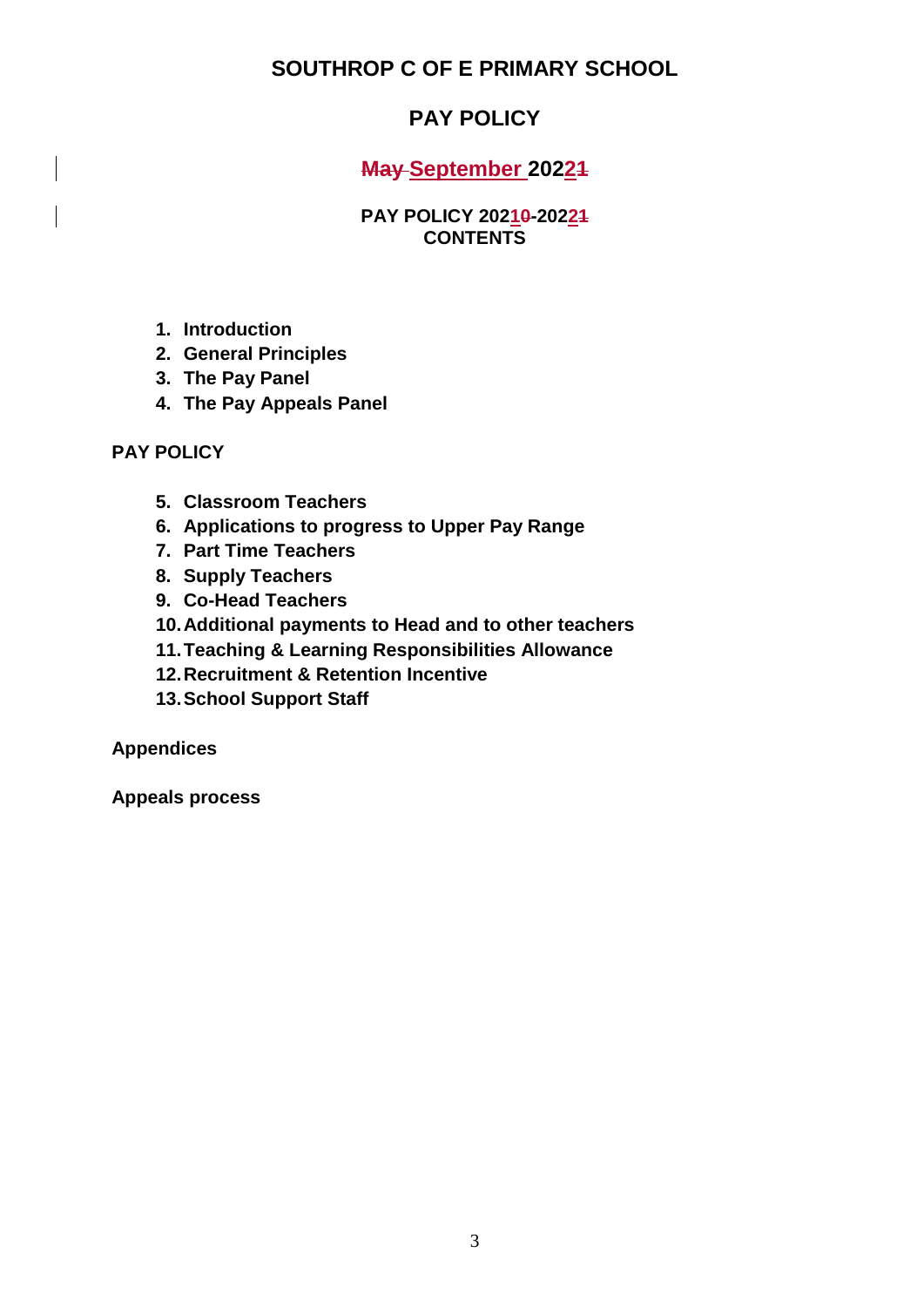# **School**

# **1. INTRODUCTION**

- $\circ$  This Policy has been adopted by the Governing Body and is intended to ensure that all groups of staff in the school are fairly and consistently treated in relation to pay and pay related issues. Although the governors, as the Relevant Body, are the authors of this document and have the responsibility for its implementation on a day to day basis, it is intended that staff in the school should be fully informed and consulted on its contents and on any future amendments.
- o The Policy is linked to the School's appraisal system, and in accordance with the School Teachers' Pay and Conditions Document [\(STPCD\)](https://www.gov.uk/government/publications/school-teachers-pay-and-conditions-2016) and the Education (School Teachers' Appraisal) (England) Regulations 2012, there are close links between employee performance and the school's pay decisions.
- o A copy of this Pay Policy will be readily available to staff upon request.
- o This policy will cover all staff employed on the establishment of this school, irrespective of grade or conditions of service. It will have reference to those statutory instruments and other conditions of service which affect pay and grading including as issued and revised, including:
	- The School Teachers' Pay & Conditions Document
	- The Conditions of service for School Teachers in England & Wales (Burgundy Book)
	- The NJC (Green Book) for Local Government

# **2. GENERAL PRINCIPLES**

The purpose and aims of this policy are to:

- Guide and assist the governors and co head teachers in the strategic and day-today management of the school and its staff.
- Adopt a 'whole school' approach to pay issues, with pay decisions taken in the context of full consideration of the resources available to the school.
- Enhance the effectiveness of the school by ensuring that all staff are treated fairly, objectively and consistently in recognising and rewarding their contribution to the school. This policy is intended to be compliant with all equalities legislation
- Support the School Development Plan and to supplement other staff related policies relating to equal treatment, appointment and selection, performance management and staff development.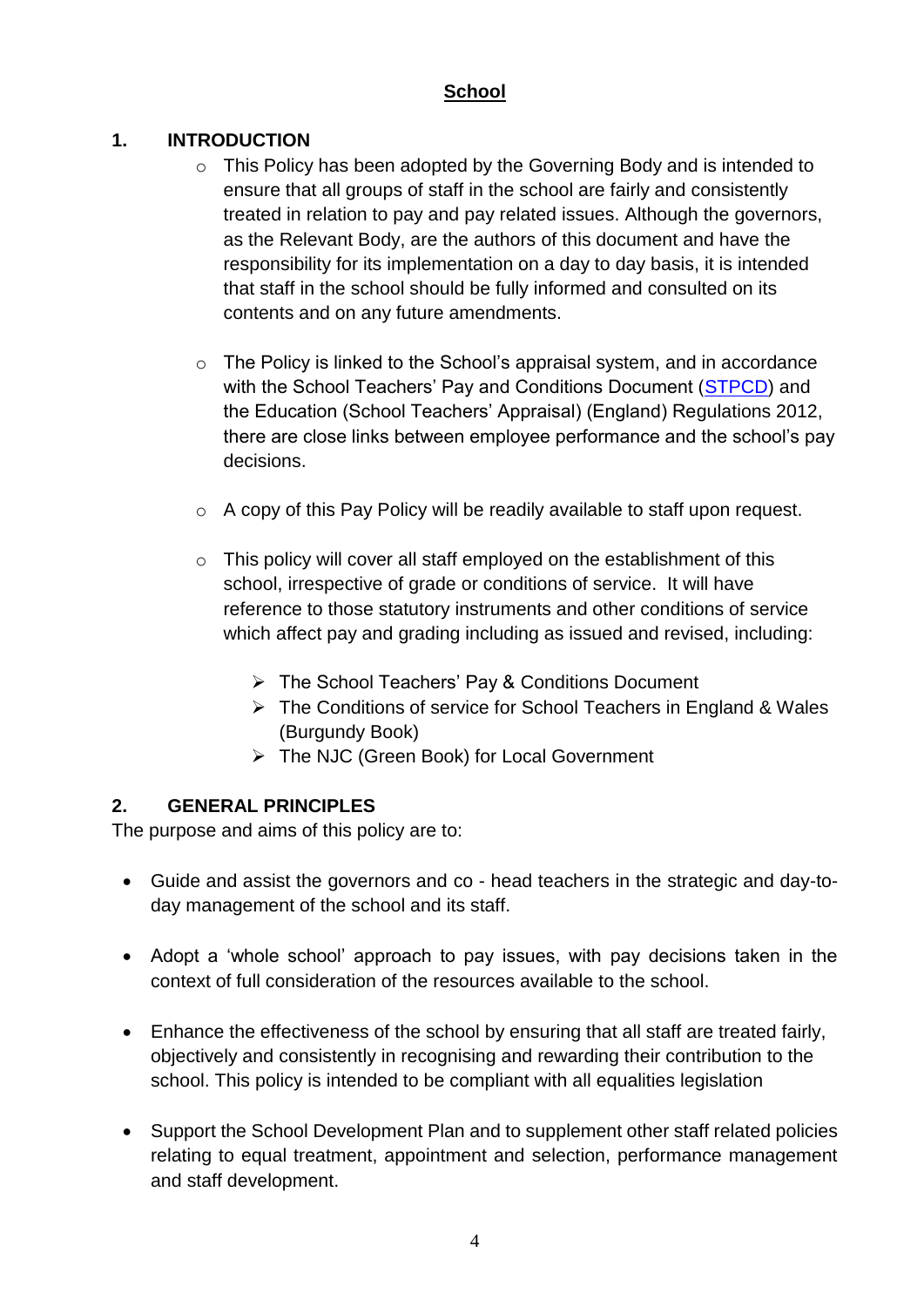- Support the recruitment and retention of a high quality workforce which will maximise the quality of learning at the school
- Provide a framework for making all staff aware of the school policies in relation to pay and to encourage their participation in developing these policies through consultation.
- Ensure that the school meets its legal responsibilities under the STPCD, local and national agreements, legislation and regulation.
- Support the school to remain within its budget for salaries and staffing.

# **3. THE PAY PANEL**

The Governing Body will select a number of governors to administer and manage the Pay Policy on its behalf on a day-to-day basis.

#### **Composition**

The School Pay Panel is made up of three governors one of whom will act as Chair of the Panel. None of the governors serving on the Panel will be employed within the school, as employees will often have a pecuniary interest in matters discussed

#### **Terms of Reference**

- To apply the School Pay Policy on behalf of the Governing Body fairly and equitably.
- To ensure that this policy links effectively with the school's Appraisal Policy for teachers (based on the Education (School Teachers' Appraisal) (England) Regulations 2012) and for support staff.
- To ensure that the school's management team provide all members of staff with a current and accurate job description and that this document is regularly reviewed.
- To regularly review the schools pay scales for leadership and teaching staff (and support staff where not required to use GCC pay grades and/or covered by national agreement)
- To make appropriate arrangements for the head teacher's performance management, including planning statement, moderation and review as laid down in the school's Appraisal Policy
- To be responsible for the annual performance related pay decisions for staff and for receiving and processing requests for the review of pay and grading based on changed duties and responsibilities during the course of the working year.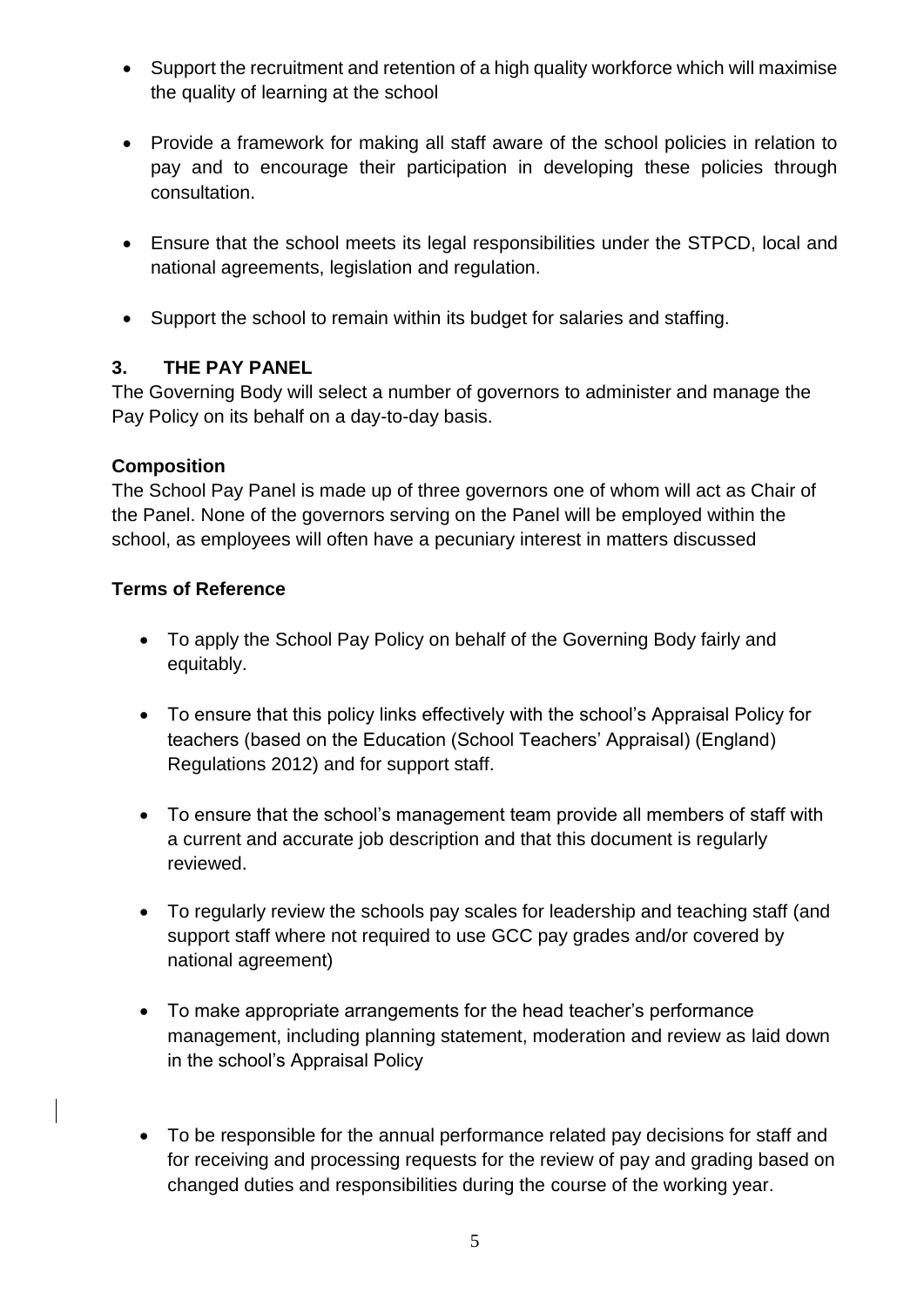- To make appropriate arrangements for representations from members of staff to be heard on pay related matters including salary, grading or pay decisions and to seek whatever additional evidence, information or advice is necessary to respond to this request. The School's Appraisal Policy will allow requests for review of the assessment of the performance of a member of staff, but not matters of pay progression. It is recognised that these factors can often be closely linked and so the School will advise the employee of the most appropriate route for review to follow. This will ensure that an employee will be guaranteed a fair consideration of their representations, but will not be entitled to pursue the same concerns through two separate review routes.
- To exercise the governors' discretionary powers as specified in this document.
- To ensure that each teacher in the school has an annual review of their salary and a written salary statement, no later than one month after the date of determination.

The Pay Panel will keep its work and the results of individual reviews and decisions confidential. The Chair of the Panel will report to the full Governing Body periodically regarding progress and the work of the Panel but will not report on the details of decisions reached to ensure that sufficient Governors remain available to hear appeals should this be necessary . Where this work indicates that changes will have significant implications for the school budget an urgent report will be made direct to the Chair of Governors.

#### **4. THE PAY APPEALS PANEL**

The Governing Body will select a number of governors to hear appeals relating to pay related decisions on its behalf. The composition and role of this Panel is:

#### **Composition**

The Pay Appeals Panel is made up of three governors one of whom will act as Chair of the Panel. None of these governors are employed within the school and none will be a member of the Pay Panel or have been involved in any pay decisions. *[In schools where there is an interim executive board (IEB) alternative panel arrangements may be necessary]*

The Appeals Panel will

- Follow the appeals procedure
- Ensure that the terms of the Pay Policy and related procedures have been correctly applied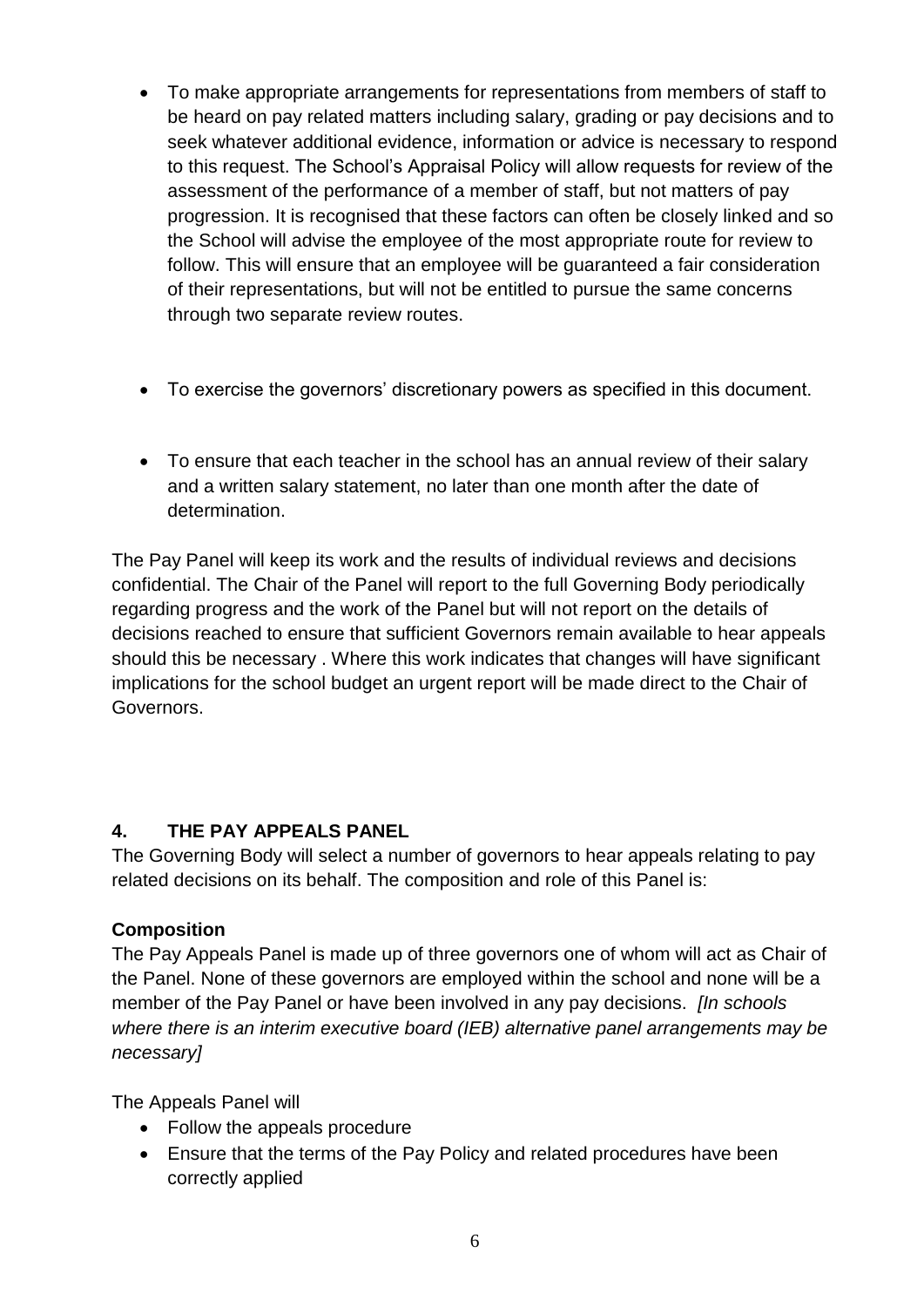Periodically report to the Governing Body to confirm progress. The workings of the Panel will however be confidential and no details of individual cases will be released. These progress reports will include recommendations for changes to the Pay Policy where this is felt to be desirable

#### **Representations about pay recommendations and/or decisions**

A copy of this procedure should be made available to staff if they wish to register a pay related concern

Staff members who wish a recommendation or decision in relation to their pay to be reconsidered may:

- o Seek an informal discussion with the head teacher responsible for their performance management about pay recommendations to resolve the issue. Requests for this informal discussion should be made as soon as possible after receiving notice of the pay recommendation
- o If the informal discussion does not change the recommendation and the employee remains dissatisfied with the recommendation he/she can submit written representations to the Pay Panel. The Pay Panel will invite the employee to discuss the matter at a formal meeting. The Pay Panel will make a decision based on the recommendation and the employee's representations which will be confirmed in a written pay statement by the Pay Panel;
- o If the staff member remains dissatisfied with the pay decision they may submit written representations to the Chair of the Pay Appeal Panel about the pay decision. Such representation should include any additional facts/evidence for reconsideration and be submitted within 5 working days of the receipt of the salary statement
- o The Pay Appeal Panel will acknowledge receipt of the employee's representations and arrange a meeting within 10 working days of receipt to consider the member of staff's concerns.
- o The result of this hearing will be given in writing within a reasonable period, normally 5 working days; the decision included in this response will be final and binding in terms of this policy.
- o The member of staff will be given the opportunity to be accompanied at all formal meetings by a work colleague or trade union representative if they wish.

.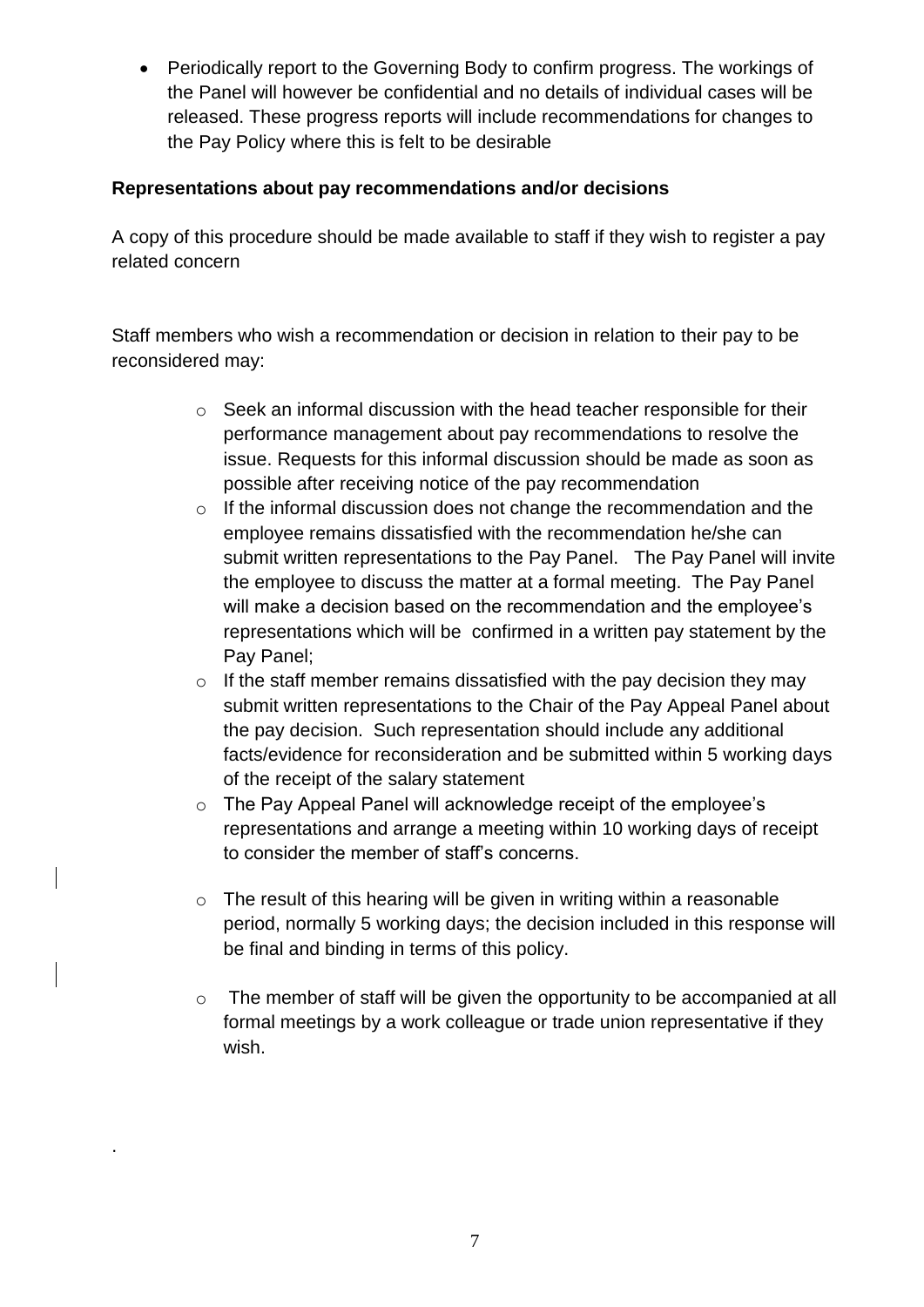# **THE PAY POLICY**

#### **Pay decisions**

.

The school will review the salary progression for teaching staff and leadership team through the appraisal system which is set out in the school's Appraisal policy.

In determining the pay for Support staff, the Governing Body will apply the principles in section 17 of this document

#### **5. CLASSROOM TEACHERS**

#### **Basic pay determination on appointment**

A committee of the Governing Body will determine the pay range for a vacancy prior to advertising it**.** 

In determining the pay range the Governing Body may take into account a range of factors, including:

- o The nature of the post.
- o The level of qualifications, skills and experience required.
- o Market conditions.
- o The wider school context

On appointment they will determine the starting salary within that range to be offered to the successful candidate. This will normally be at the bottom or lower end of the range but they may take account of the successful applicant's skills and experience and appoint at a higher point within the range**.** 

. In making such determinations the School will normally take into account the previous salary level of the teacher, if this was a point on the classroom teacher main pay range or the upper pay spine, and award a salary level at least commensurate with that previous level.

#### **Pay progression based on performance**

- The Governing Body will consider whether or not to increase the salary of teacher who have completed a year of employment (as defined in annexe 3 of the [Schools Teacher Pay & Conditions Document\)](http://www.education.gov.uk/schools/careers/payandpensions/teacherspayandconditionsdocument) since the previous annual pay determination.
- Decisions regarding pay progression will be made with reference to the employee's appraisal reports and the pay recommendations they contain. It is possible for a "no progression" determination to be made without recourse to the capability procedure
- In the case of NQTs, whose appraisal arrangements are different, pay decisions will be made by means of the statutory induction process.
- To be fair and transparent, assessments of performance will be properly rooted in evidence. The evidence we will use will include self-assessment, "Pupil Voice", tracking pupil progress, and lesson observations.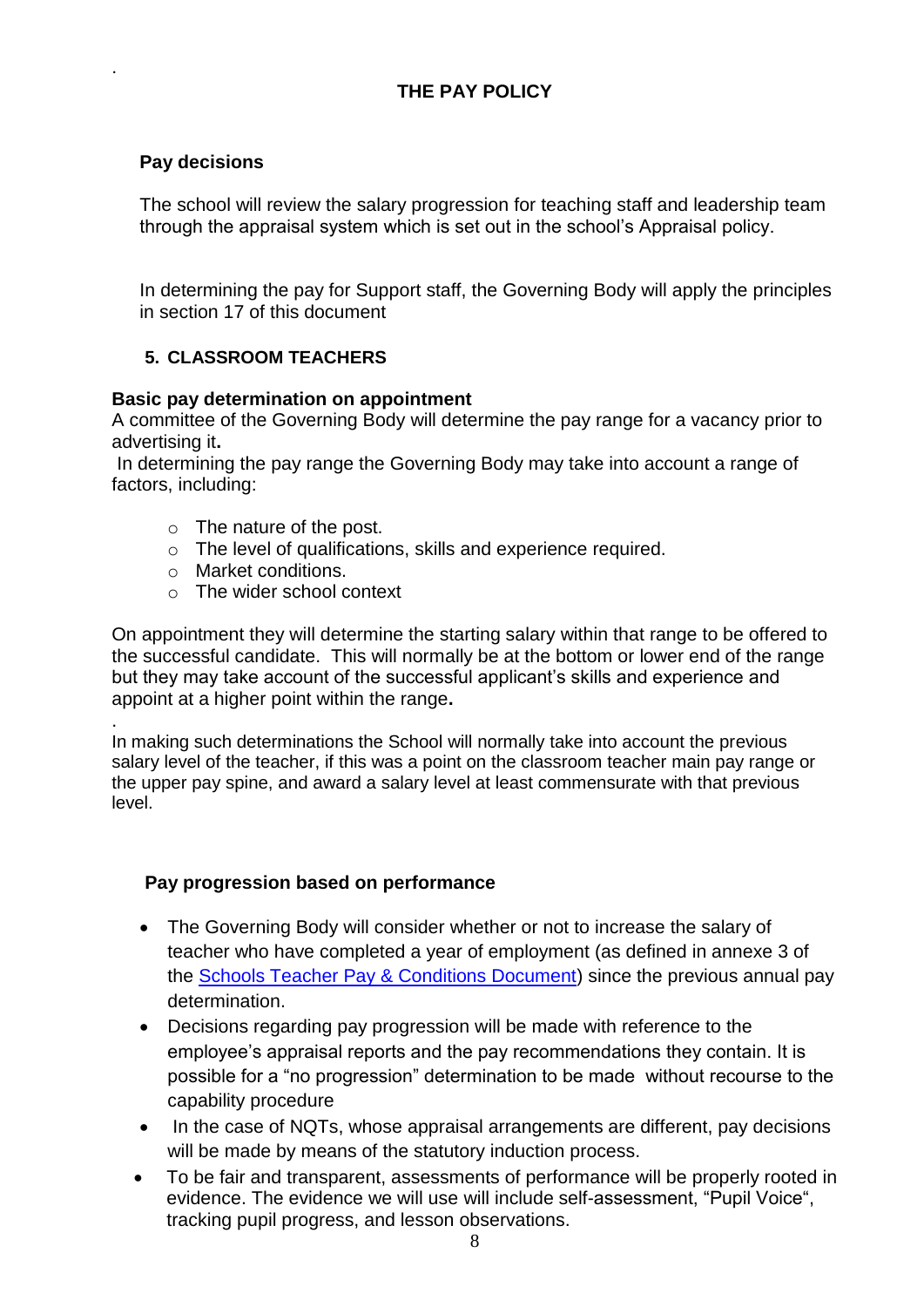- Teachers' appraisal reports will contain pay recommendations. Final decisions about whether or not to accept a pay recommendation will be made by the Governing Body, having regard to the appraisal report and taking into account advice from the senior leadership team. The Governing Body will ensure that appropriate funding is allocated for pay decisions made under this policy
- In this school judgements of performance will be made against the extent to which teachers have met their individual objectives and the relevant standards and how they have contributed to the school e.g. impact on pupil progress, wider outcomes for pupils, improvement in specific elements of practice, such as behaviour management or lesson planning, effectiveness of teachers or other staff, wider contribution to the work of the school.
- The rate of progression will be differentiated according to an individual teachers' performance.
- Teachers may be eligible for 1 increment if they meet all their objectives, are assessed as fully meeting the relevant standards and all teaching is assessed as at least good.

# **Pay scale for main pay range teachers,**

The Governing Body will review the main pay range annually taking into consideration market and inflationary factors and have determined the pay scale for main pay range teachers, including part time teachers, in this school is: The School will have a single pay scale for qualified teachers:

 $T1: \pounds 25, 713 = NQT$ T2 : £27,600 T3: £29,664 T4: £31,778 T5: £34,100 T6a: £36,961 T6b: £36,961

#### **Pay scale for upper pay range**

The School will have a single pay range for upper pay range teachers in three steps:

U1: £38,690 U2: £40,124 U3: £41,640

*.*

Appointment to a pay band on the UPR will be subject to the teacher meeting the school's criteria for progression to UPR and the allocation of accountabilities proportionate to such a senior teaching role.

There are two routes to the upper pay range

- 1) Recruitment to an upper pay range post.
- 2) Application to progress to UPR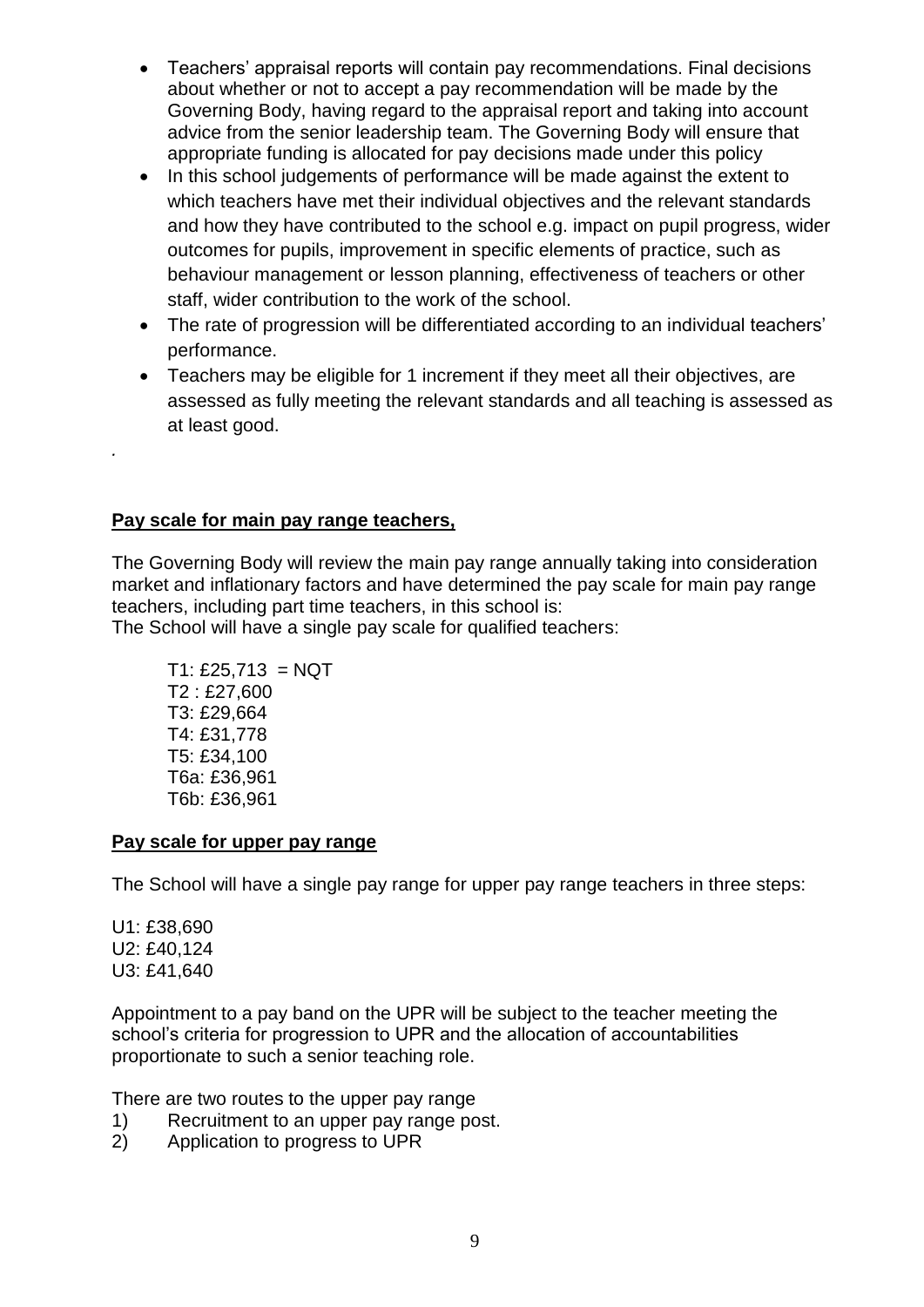## **6. APPLICATION TO PROGRESS TO THE UPPER PAY RANGE**

The school has determined that applications will be accepted for movement to the upper pay range at the following time *once per year in September.*

#### **Applications and Evidence**

Any qualified teacher may apply to be employed in the upper pay range and any such application must be assessed in line with this policy. It is the responsibility of the teacher to decide whether or not they wish to apply and provide the necessary evidence. If a teacher is simultaneously employed at another school(s), they may submit separate applications if they wish to apply to be employed in an upper pay range role in that school or schools. This school will not be bound by any pay decision made by another school.

- Applications will normally include the results of the two most recent appraisals in this school, including any recommendations on pay. Where such information is not applicable or available, e.g. those new to teaching or returning from maternity or sickness absence, a written statement and summary evidence designed to demonstrate that the applicant has met the assessment criteria must be submitted by the applicant.
- This will be an evidence based process and teachers should therefore ensure that they build a (paper or electronic) evidence base, through their normal performance management process, to support their application. Those teachers who have been absent, through sickness, disability or maternity, may cite written evidence from a 3 years period before the date of application in support of their application.
- Teachers who have worked in more than one school during the 2 years period can still make application and provide performance reviews/appraisals from previous school(s)

#### **The Assessment**

An application from a qualified teacher will be successful where the Governing Body is satisfied that:

- (a) the teacher is highly competent in all elements of the relevant standards; and
- (b) the teacher's achievements and contribution to the school are substantial and sustained.

In the pay policy for this school:

'highly competent' means the ability, aptitude and experience to coach and mentor other teachers, been assessed as having exceptional depth and breadth of knowledge and a demonstrated ability to perform at a good and often better level against all the relevant teaching standards.

- 'substantial' means the teachers achievement and contribution to the school are significant, not just in raising standards of teaching and learning in their own classroom, or with their own groups of children but also making significant wider contribution to school improvement, which demonstrably impacts on pupil progression and effectiveness of staff and colleagues.
- 'sustained' means typically the teacher will have had two consecutive successful appraisal reports in this school and will have met their objectives during this period (see exceptions in the application/evidence section above)

The Process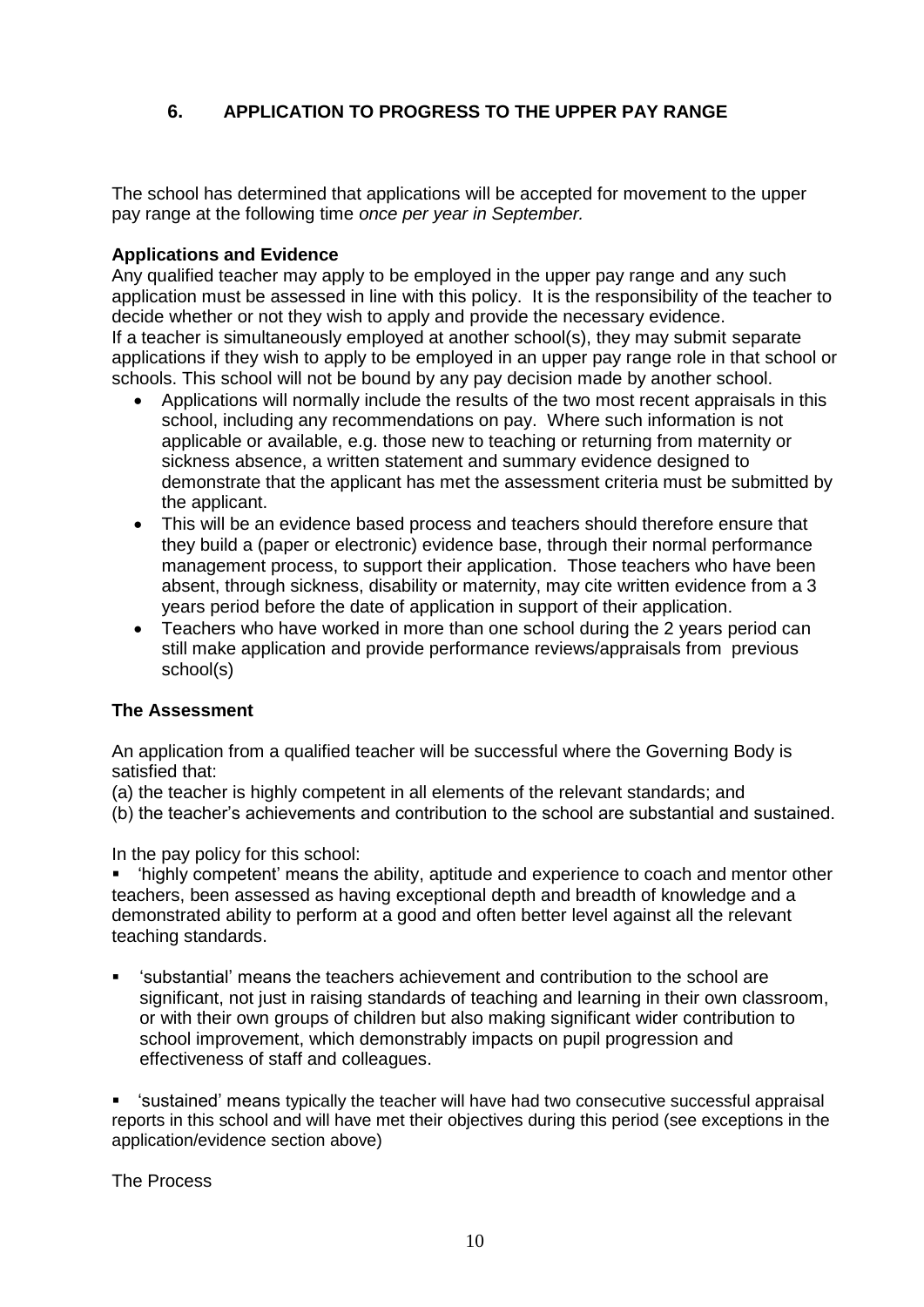- Applicants should write a formal letter of application to the Co-Head Teachers including the following
- $\div$  How and why the applicant feels they meet the criteria for UPR
- Evidence of successful performance management over the last 2 years
- Evidence of outstanding performance in the classroom
- $\triangle$  An example that demonstrates how the applicant has used their leaderships skills to positively impact on teaching and learning across the whole school
- The teacher will receive notification of the name of the assessor for their application within 5 working days
- The assessor will assess the application, which will include a recommendation to the Pay Panel
- The application, evidence and recommendation will be passed to the Co Head teachers for moderation purposes, if the Co – Head teacher is not the assessor. The teacher may be required to provide reasonable additional information to support their application.
- The Pay Panel will make the final decision, advised by the Co Head teachers.
- The Teacher will receive written notification of the outcome of their application by [31<sup>st</sup> October]. Where the application is unsuccessful, the written notification will include the opportunity for oral feedback from the assessor covering areas where it as felt that the teacher's performance did not satisfy the relevant criteria set out in the policy
- Successful applicants will move to the minimum of UPR on 1<sup>st</sup> September of the year in which the application was submitted
- Unsuccessful applicants can make representation & appeal the decision using the appeal process set out in this policy.

Once a teacher has been successfully assessed for UPR they will remain on that pay range whilst their period of employment in the school lasts or they are successful in gaining promotion to a higher graded post.

#### **7. PART TIME TEACHERS**

Teachers employed on an ongoing basis at the school but who work less than a full working week are deemed to be part-time. The Governing Body will give them a written statement detailing their working time obligations and the standard mechanism used to determine their pay, subject to the provisions of the statutory pay and working time arrangements and by comparison with the school's timetabled teaching week for a full-time teacher in an equivalent post.

#### **Calculation of part time proportion for Classroom Teachers**

#### Employees Timetabled Teaching Week (ETTW) Schools Timetabled Teaching Week

The timetabled teaching week calculation excludes break times, registration and assemblies and the mandatory lunch break required under the Working Time Regulations when teachers are not required to be on duty.

An allowance will be made within the specified timetabled hours for a minimum of 10% planning, preparation and assessment time (PPA).

Part time teachers will work a similar proportion of directed time as their full time colleagues based on the calculation given above. So for example if the FTE of the part time teacher is 0.6 this equates to 60% of directed time, i.e. 60% of 1265 or 759 hours per year.

#### **Variation to timetabled/scheduled hours**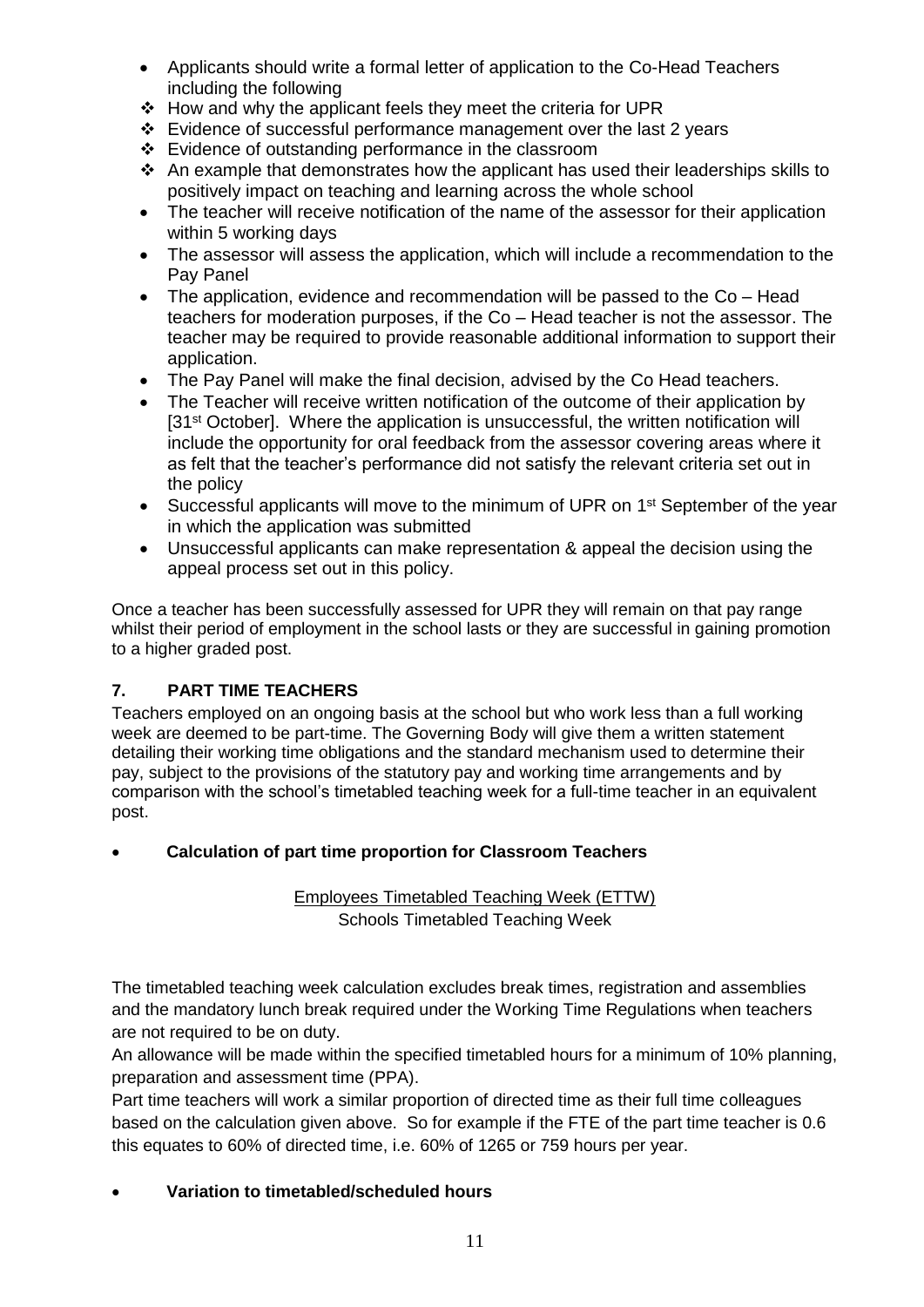A part time teacher should not be required to attend work on any day of the week or part of any day of the week that they are not normally required to be available under the contract of employment. A teacher can be asked to attend work on a day outside their normal timetable and, if they agree to this additional work, they will be compensated for this additional work either by providing time off in lieu or by making an additional payment.

## **8. SUPPLY TEACHERS**

Supply teachers are defined in this policy as teachers who are engaged on a short notice basis, where the school is not obliged to offer work and the teacher is not obliged to accept any work offered. A supply teacher will only be used on those occasions when it is necessary to fill a short term and/or unexpected vacancy where it is impractical to recruit by normal methods or for the time needed to undertake a recruitment and selection process. Supply teachers will be appointed to a pay point on the appropriate pay band according to the same criteria as those used for other newly appointed main range teachers in the school.

The method of payment will depend on the anticipated duration of the appointment. The school's policy for the payment of teachers employed on this basis is as follows:

#### **Supply teachers employed where appointment is anticipated to be for 6 weeks or more**

Teachers will be employed on a temporary or fixed term contract as regular full or part time teachers. Contractual length will be linked to the specific reason for the appointment. Salary will be paid on a regular monthly basis and employment will be on a basis identical to the conditions that apply to other regular staff, except for notice periods which may be determined at the start of the contract to meet the circumstances

#### **Supply teachers employed where appointment is anticipated to be for less than 6 weeks**

Teachers will be employed on a day to day basis and will be paid by claim. The weekly rate of pay will be calculated using the following formula:

Weekly Hours worked x Annual salary 6.5 195

Supply teachers will be paid for the hours that they are required to work including preparation, assessment and marking time where these activities are required by the school. Working requirements will be made clear and the hours to be claimed will be agreed with the supply teacher at the time the offer is made and before the commencement of their work. Supply Teachers who work a full timetabled day should be paid for a full day, of 6.5 hours which includes directed time, which must be agreed when the contract is offered.

It should be noted that the use of this calculation method enhances pay to include a 'rolled up' holiday entitlement to ensure that they receive a payment for periods when schools are not in session proportionate to colleagues employed on a regular basis. This fact should be made clear to supply teachers. This arrangement will be subject to future change.

#### **THE LEADERSHIP GROUP**

The governors will establish a grading structure for the Leadership group following consultation with staff and their representatives.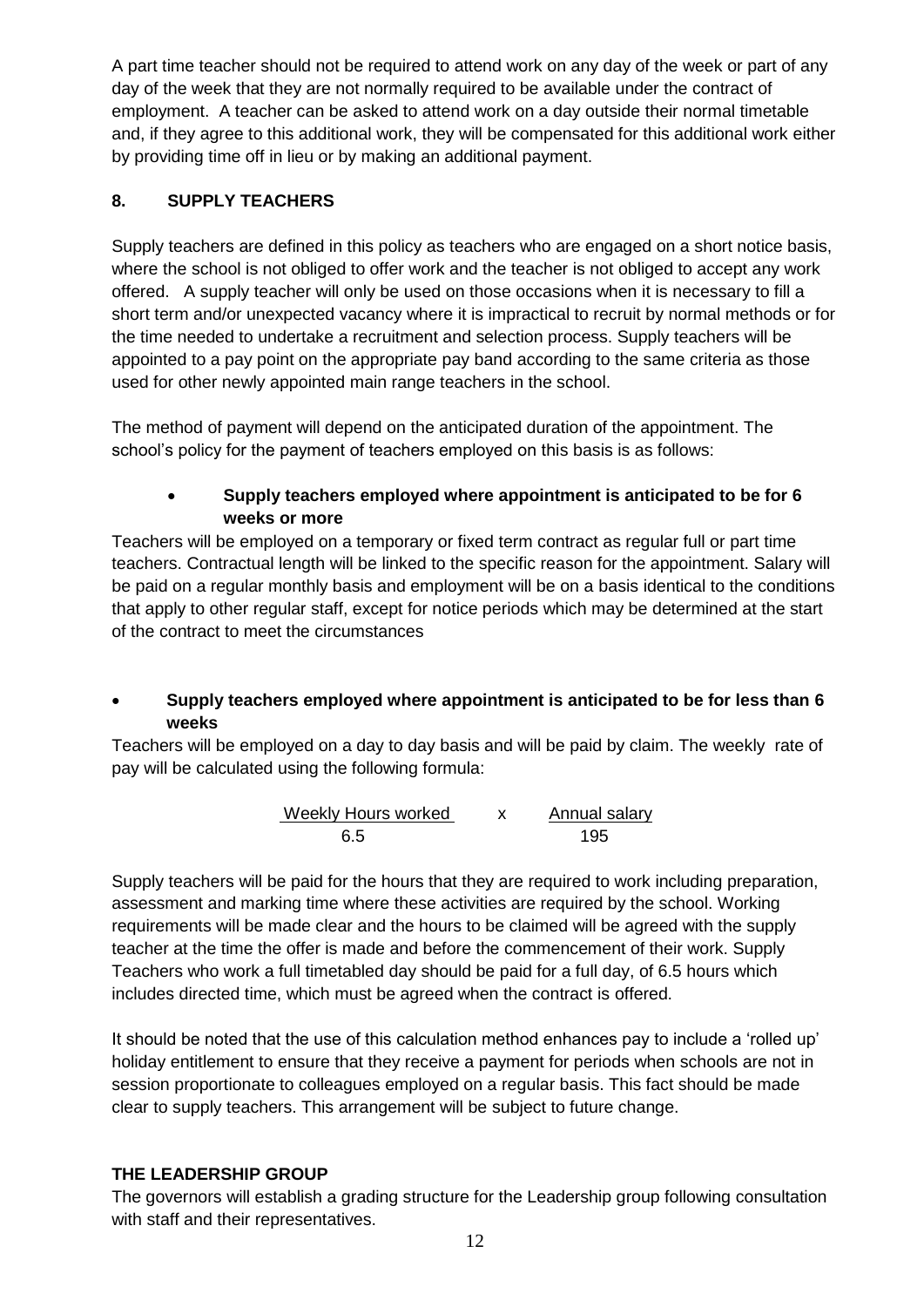#### **9. Co - Head Teacher**

- The Governing Body will define and set out the specific role, responsibilities and accountabilities of the post as well as the skills and relevant competencies required.
- The Governing body will calculate the total unit score for the school (in accordance with paragraph 5-8 of the STPCD) which assigns the school to a Headteacher group and determines a broad pay range. In some circumstances (e.g. difficulties in recruiting a suitable Head Teacher) the Governing Body may decide to extend the pay range by up to 25% above the maximum of the pay range.
- Taking into account the complexities and challenge of the role in the particular context of the school, including any recruitment or retention considerations or other permanent responsibilities as described in a) above, the Governing body will determine a head teacher pay range for the school within the broad pay range of the Headteacher group. This decision and the reasons behind it will be recorded.
- The Governing Body have discretion to award time limited payments to the head teacher for temporary or occasional responsibilities. These will be recorded and monitored and the Governing Body will ensure that such payments in any one year do not exceed 25% above the annual salary payable to the Head Teacher and the total sum of salary and other payments made to the Head teacher will not exceed 25% above the maximum of the Head teacher's group for their school.

#### **Pay on appointment**

- The school will set the starting salary in the light of candidate specific factors such as the extent to which the candidate meet the specific requirements for the post taking into account future scope for performance related progression.
- The school will review the head teachers pay range when there is vacancy in the leadership team or a significant change in the school's circumstances.

#### **10. ADDITIONAL PAYMENTS TO HEAD TEACHERS/TEACHERS**

The Governing Body only has the discretion to make payments to teachers (except head teacher) for continuing professional development, initial teacher training activities and out of school learning activities. The governors have resolved to make such payments only in the most exceptional circumstances. The relevant body may make such payments as they see fit in line with the STPCD.

Honoraria are not accommodated in the STPCD therefore payment of this sort is prohibited for schools operating within the terms of the STPCD.

#### **DISCRETIONARY ALLOWANCES & PAYMENTS**

The STPCD makes provision for Governing Bodies to award additional allowances to teachers under a number of circumstances. These are detailed below. The school will only use such allowances under very specific circumstances where there are clear operational reasons to justify the additional payment. This reason will be clearly identified in each case and will be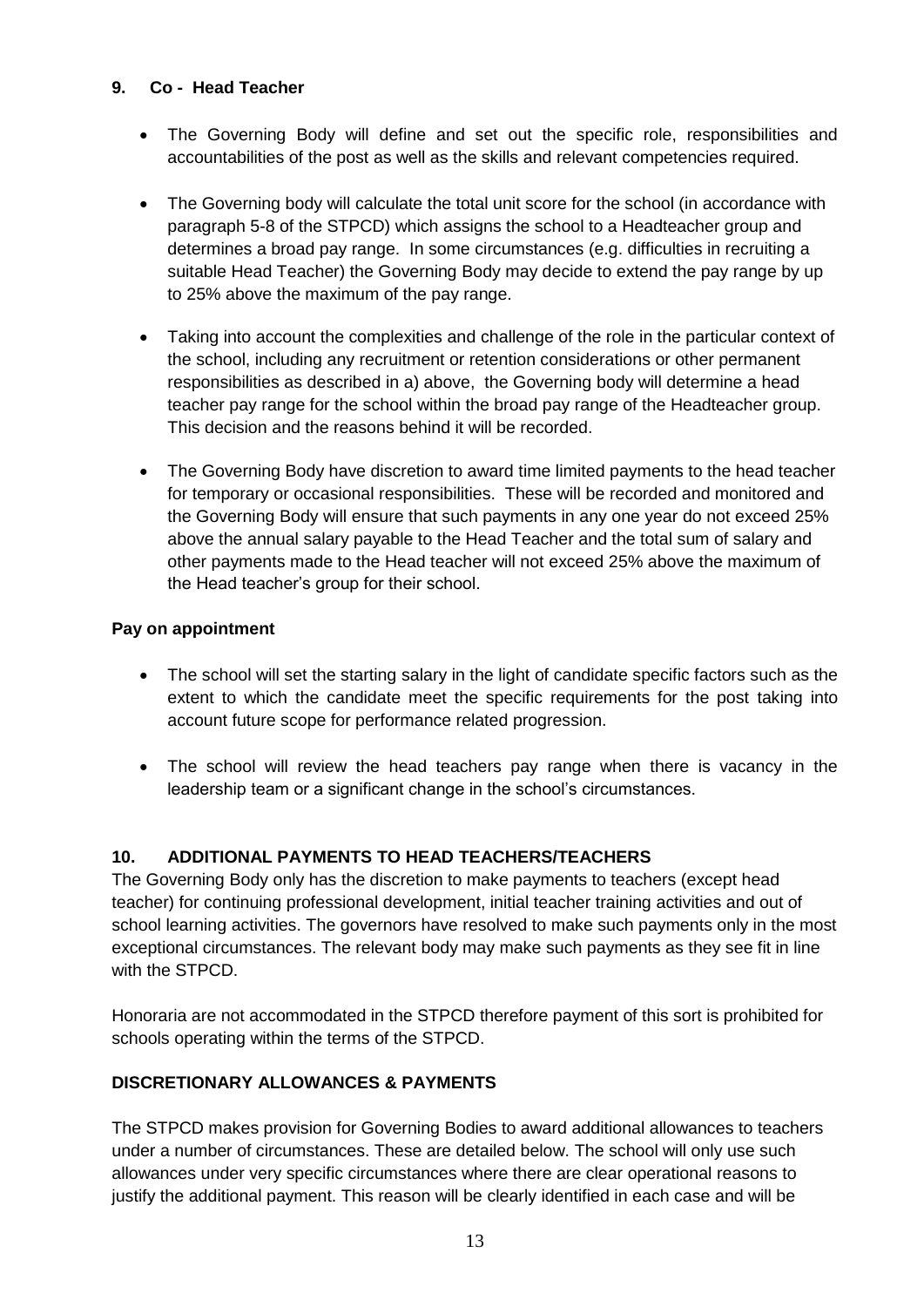reflected in job descriptions and/or appointment letters. For part time staff the allowance or payment will be pro-rata.

The governing body will conduct an annual formal review of all such awards.

In relation to the head teacher, any additional payment under this section will form part of the 25% limit on the use of all discretions unless the governing body choose to use the "wholly exceptional circumstances" discretion. The Headteacher pay range should take into account difficulties in recruitment or retention so no additional allowance can be paid to the Headteacher for these reasons.

.

# **11. Recruitment and Retention incentives**

Payment of recruitment or a retention incentive will be determined on the basis of local market conditions. The governors have the discretion to award an allowance or other benefit to attract a suitable candidate to a post or to retain a teacher in a post. The amount and nature of this allowance or benefit is not specified in the document but the pay committee will make clear at the outset, in writing, the expected duration of any such incentive or benefits and the review date after which they may be withdrawn.

# **12. SCHOOL SUPPORT STAFF**

#### **Determination of grades (Job Evaluation)**

The governors will establish a grading structure for support staff within the school following consultation with staff and their representatives. This structure is published in [appendix 1](#page-15-0) at the end of this document.

The Governing Body recognises its legal obligations in relation to equal pay and equal treatment and has resolved to adopt the county council's Job Evaluation Scheme in full as a means of meeting these obligations in relation to support staff *[the adoption of the County Council Scheme is strongly advised for Community and Voluntary Controlled schools].* The Pay Panel will be responsible for ensuring that support staff grading is reviewed when:

- New posts are created.
- An existing post has changed to the extent that an evaluation is felt to be necessary.
- A member of staff requests a review of the grade of their post.

It is suggested that the advice received in relation to the grading of posts under these circumstances will be based on a detailed job evaluation using the scheme applied throughout the county council.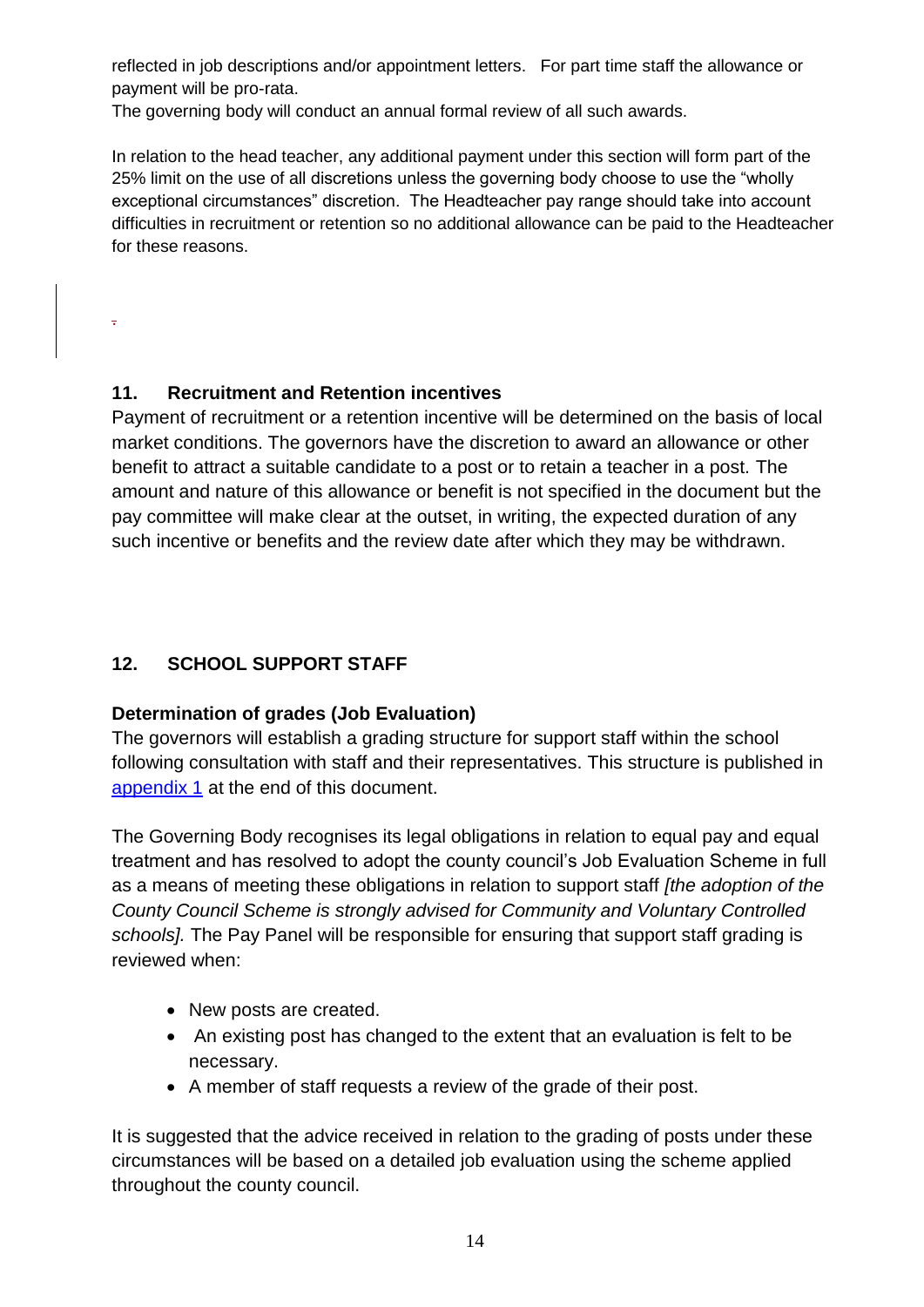## **Appeals against the grading of posts**

- Support staff will be able to submit appeals against the grading of their post to the Pay Appeals Panel in line with the process in appendix 2.
- The appeal must indicate the basis for the appeal and include any additional information necessary to support the appeal.
- The Pay Appeals Panel will consider such representations including any additional evidence provided. If it agrees that there is a case for further consideration and agrees with the factual evidence provided, it should resubmit the amended job description to the Job Evaluation Scheme
- The results of this JE appeal will inform the Pay Appeals Panel, whose decision will be passed on to the appellant as soon as it is made.

# **Determination of starting salary on initial appointment to the school**

Support staff new to the school will normally be placed on the minimum point of the scale to which they have been appointed. However, the governors have discretion to, on the recommendation of the head teacher, give credit for skills and experience which is regarded as relevant and of particular value to the school.

# **Annual salary progression**

- Incremental progression to the top of salary scales is automatic for support staff *unless* the school has determined there is unsatisfactory performance. Annual progression within a salary scale is intended to be recognition that members of the school's staff have met the requirements of their job and made a full contribution to the work of the school. Support staff who meets this requirement will be entitled to progress to the next point on scale on 1<sup>st</sup> April each year on the basis of satisfactory service throughout the previous calendar year. The governors will make arrangements to ensure that a review of performance is undertaken during the Autumn Term (Term two) each year as part of this process.
- There are separate arrangements for staff in their first year of service when the payment of a first increment must be delayed until six months service has been accumulated.

#### **Circumstances in which points will be delayed or withheld**

The governors have the power to withhold or delay the award of an annual salary point in cases where service during the course of the previous calendar year has been found to be unsatisfactory. This power will only be used as part of an ongoing formal performance procedure and where the member of staff has been given a formal warning, issued under the appropriate procedure. The governors will require that there is evidence available to demonstrate a proper process has been followed.

#### **Review of job description and hours of work**

The Pay Panel will request that the head teacher periodically review both the job description and hours of work for members of the school's support staff. The head teacher will be expected to make recommendations for changes where it is felt that hours of work have become inappropriate for the needs of the school and/or for the re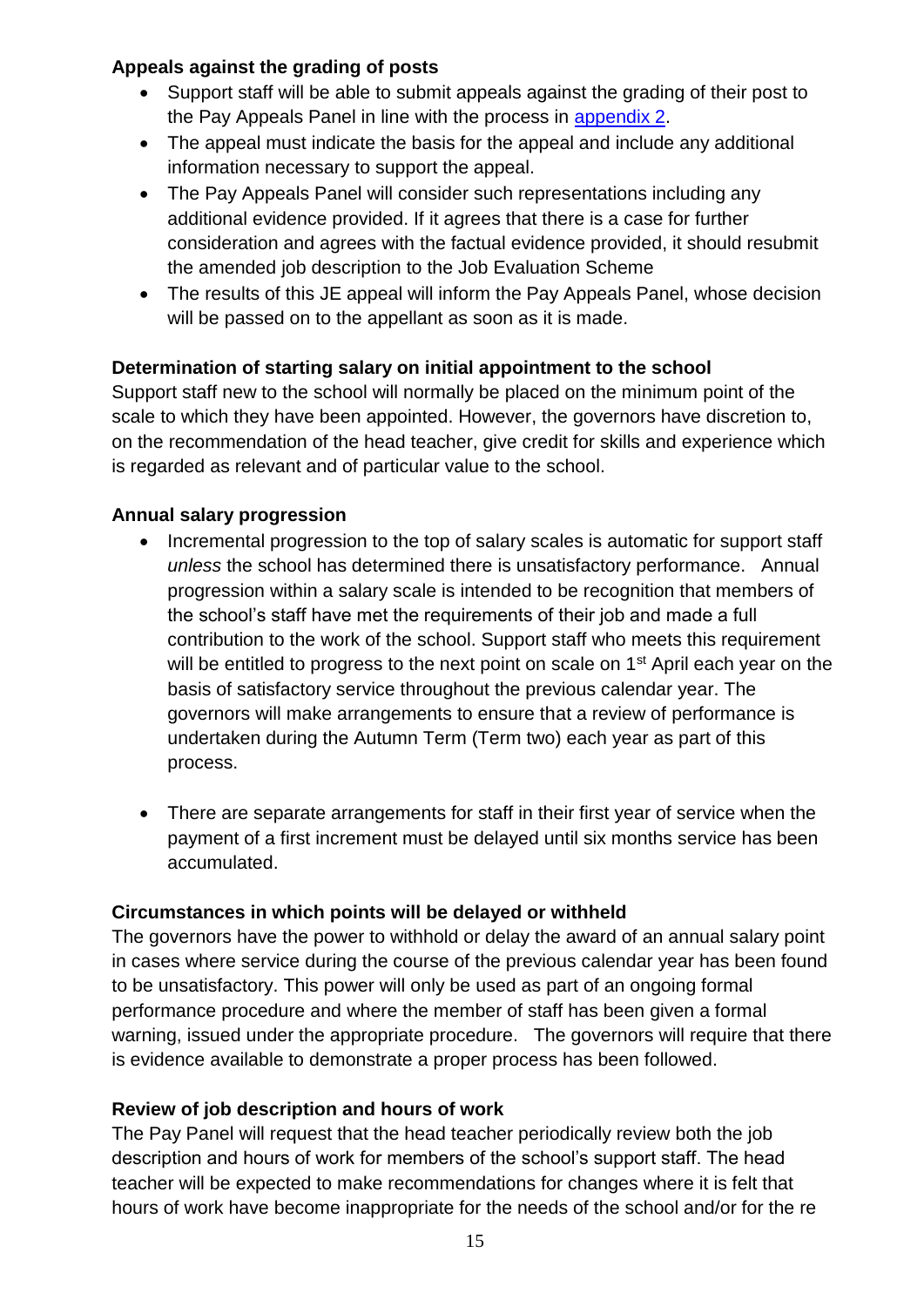evaluation of the grade of the post where the job description indicates that the job has changed.

## **Support Staff working in a part time capacity**

#### **Staff working throughout the year**

Part time staff have identical entitlements in relation to pay as their full time colleague except that salary is paid on a pro rata basis to reflect the proportion of time worked. Salary entitlement for staff working all year round on a part time basis is as follows:

> Contracted hours of work  $\begin{array}{ccc} x & A$ nnual salary = Pro rata salary 37

The resultant salary from this calculation includes the entitlement to 6.5 (7.5 after five years service) pro rata weeks of paid leave.

Annual leave entitlements are normally taken during school closure periods

#### **Term time only staff**

.

The same conditions apply to staff employed on a term time only basis except that the calculation reflects the shorter working year and a pro rata paid leave entitlement:

| Contracted hours of work x | Weeks worked + Pro rata leave entitlement x Annual salary |  |
|----------------------------|-----------------------------------------------------------|--|
|                            | 52.1429                                                   |  |

#### **Pay/compensation for additional work**

Support staff must receive compensation for any additional work they are required to do by the head teacher or line manager. Permission must be sought before additional work is undertaken. Compensation will be agreed when permission is given for the additional work and will take the form of time of in lieu at a mutually agreed time or an additional payment. For full time staff a payment will take the form of an overtime payment at the rate specified in conditions of service, for part time staff the payment will be at plain time until 37 hours have been worked (aggregated over the course of a month) then overtime rates will apply.

#### <span id="page-15-0"></span>**APPENDIX 1**

# THE PAY APPEALS PROCEDURE

Any employee who is dissatisfied with a pay decision should